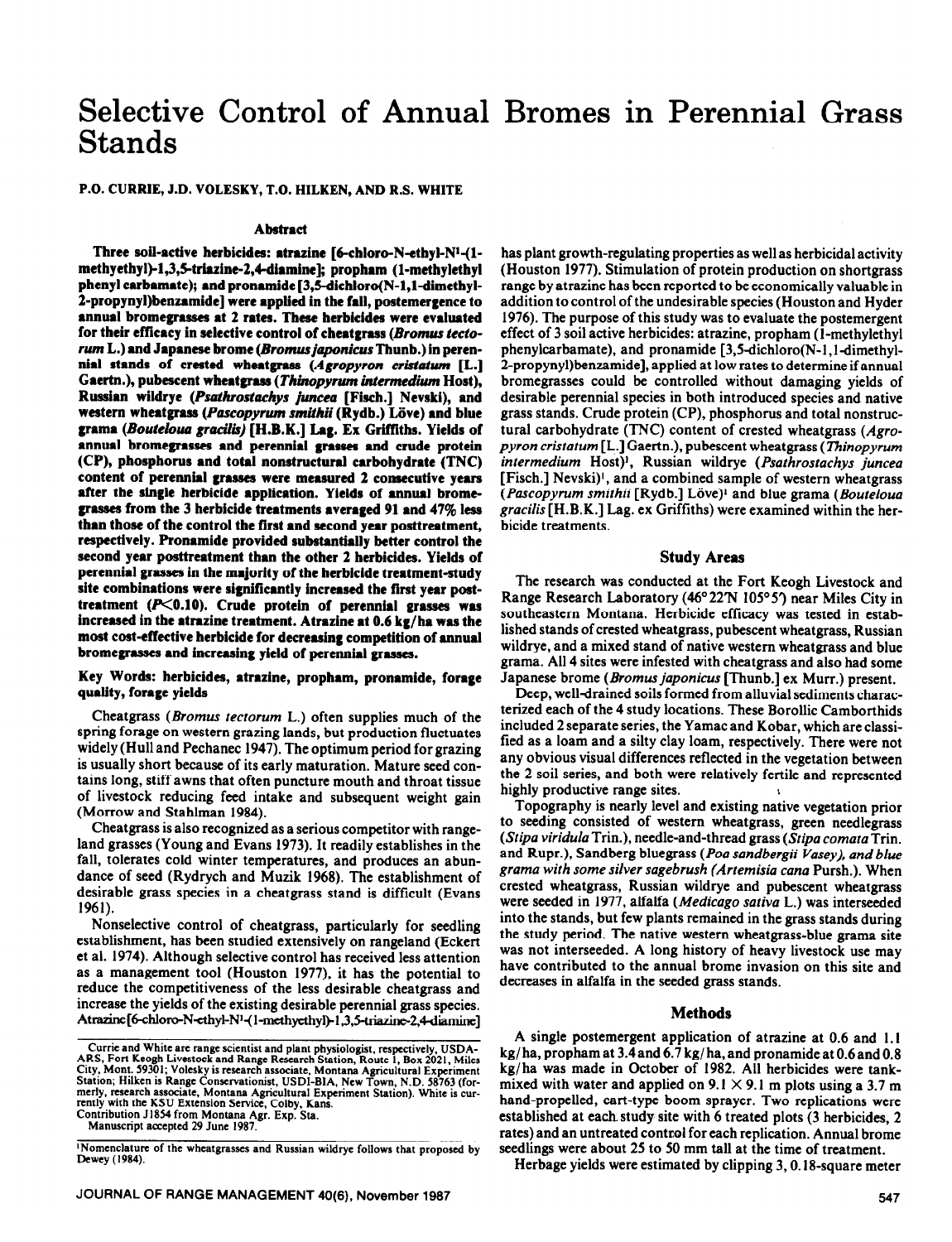subplots at ground level in each of the main plots during early July in 1983 and 1984. This sampling period corresponded to peak standing crop. The 3 subplots were randomly located within the main plot and oriented in the direction of the drill rows. Ovendried herbage samples were separated into annual brome-grasses, dominant perennial grass, and perennial forbs and other grasses.

Samples of the dominant perennial grass from each site were also analyzed for percent CP, phosphorus, and TNC using the Technicon Autoanalyzer<sup>2</sup> (Technicon Autoanalyzer II Methodology 1977). Nitrogen is reported as percent CP (%  $N \times 6.25$ ). Each sample was a composite of 3 subsamples taken within each replication of the respective herbicide treatments. Forage quality estimates are reported by individual herbicide treatments.

Effects of herbicides on yield were tested by analysis of variance in a  $3 \times 2$  factorial arrangement of treatments in a randomized block design. The model included site, treatments, plots and rate within treatments as main effects and the appropriate 2-factor interactions. Where F ratios were significant  $(X<sub>0.10</sub>)$ , linear contrasts (Steel and Torrie 1960) were made to compare the difference in mean yield of the different plant groups between the control and the average of the low and high rates within each herbicide for each plant category. Linear contrasts were also made to separate the means of rates within a herbicide.

A l-way classification using a completely random design (Steel and Torrie 1960) was used to analyze percent CP, phosphorus and TNC content of the perennial grasses in each herbicide treatment and a control. The least significant difference (LSD) procedure was

<sup>2</sup> Mention of a trade name, proprietary product, or specific equipment does not constitute a guarantee or warranty by the USDA and does not **the exclusion of other products that may be suitable.** 

used to compare means of the 6 herbicide treatments to the control.

## **Results and Discussion**

Analysis of forage yield data revealed a significant treatment  $\times$ study site interaction  $(X<sub>0.10</sub>)$ , therefore, each site will be discussed separately.

## Created **Wheatgrass Site**

Yields of annual bromegrasses in crested wheatgrass stands treated with herbicides averaged 98 and 63% less than the control plots in 1983 and 1984, respectively (Table 1). Greatest control of bromegrasses was obtained in 1983 (first year posttreatment) with pronamide and atrazine at the0.8 and 1 .l kg/ ha rates, respectively.

In 1983, average yields of crested wheatgrass (dominant perennial grass) were significantly less in the pronomide-treated plots but were significantly higher in the atrazine and propham treatments in comparison to the control  $(P<0.10;$  Table 1). This was also observed in 1984, except yields in the atrazine-treated and control plots were similar. The lower rate of propham resulted in significantly greater yields of crested wheatgrass than the higher rate both years ( $P<0.10$ ). The lower rate of atrazine also resulted in a higher yield in 1983 but lower the next. There was no effect of rate of pronamide in 1983, but in 1984, yields from the lower-rate treatment were higher.

Forb and other grass yields between the control and herbicide treatments were variable both years (Table 1). Although standard errors were large for this forage class, yields were greater in the higher-rate pronamide treatment both years and in the higher rate propham treatment in  $1984$  ( $P<0.10$ ).

Atrazine applications have been used successfully for establish-

|                            | Year | Herbicide and rate (kg/ha) |                                      |                    |                    |                    |                    |                      |  |  |  |
|----------------------------|------|----------------------------|--------------------------------------|--------------------|--------------------|--------------------|--------------------|----------------------|--|--|--|
| Forage class               |      | Atrazine                   |                                      | Propham            |                    | Pronamide          |                    |                      |  |  |  |
|                            |      | 0.6                        | 1.1                                  | 3.4                | 6.7                | 0.6                | 0.8                | Control <sup>2</sup> |  |  |  |
|                            |      |                            | -Yields (kg/ha)-                     |                    |                    |                    |                    |                      |  |  |  |
|                            |      |                            | Crested wheatgrass site-             |                    |                    |                    |                    |                      |  |  |  |
| Annual grass               | 1983 | 31 <sup>4</sup>            | 4 <sub>b</sub>                       | 11 <sup>2</sup>    | 17 <sup>°</sup>    | 9ª                 | 4 <sup>b</sup>     | 796 <sup>a,p,n</sup> |  |  |  |
|                            | 1984 | 139 <sup>th</sup>          | 346 <sup>b</sup>                     | 454*               | 182 <sup>b</sup>   | $143^{\circ}$      | 20 <sup>b</sup>    | 579 <sup>a,p,n</sup> |  |  |  |
| Perennial grass            | 1983 | $1231$ <sup>*</sup>        | $945^b$                              | $1096^*$           | 552 <sup>b</sup>   | 475 <sup>*</sup>   | 687 <sup>*</sup>   | $723^{a.p.n}$        |  |  |  |
|                            | 1984 | $381$ <sup>*</sup>         | $1286^b$                             | 2000*              | 361 <sup>b</sup>   | $692^*$            | 113 <sup>b</sup>   | $872^{p,n}$          |  |  |  |
| Forbs and ther grasses     | 1983 | 109 <sup>o</sup>           | 133 <sup>4</sup>                     | 113 <sup>2</sup>   | 589 <sup>e</sup>   | 505 <sup>*</sup>   | 689 <sup>b</sup>   | 218 <sup>n</sup>     |  |  |  |
|                            | 1984 | 101 <sup>th</sup>          | 183 <sup>a</sup>                     | $73^*$             | 302 <sup>b</sup>   | $613^{\circ}$      | 864 <sup>b</sup>   | $671$ <sup>a.n</sup> |  |  |  |
|                            |      |                            | Pubescent wheatgrass site-           |                    |                    |                    |                    |                      |  |  |  |
| Annual grass               | 1983 | 3 <sup>n</sup>             | 15 <sup>a</sup>                      | 6 <sup>4</sup>     | $4^{\bullet}$      | 65*                | $4^{\circ}$        | 592*P.n              |  |  |  |
|                            | 1984 | 127 <sup>2</sup>           | 102 <sup>o</sup>                     | $353^{\circ}$      | 315 <sup>th</sup>  | $54^{\circ}$       | 27 <sup>o</sup>    | 196 <sup>n</sup>     |  |  |  |
| Perennial grass            | 1983 | 542"                       | $351$ <sup>*</sup>                   | 4 <sup>a</sup>     | 407 <sup>*</sup>   | $893$ <sup>*</sup> | $225^*$            | $81^{4,n}$           |  |  |  |
|                            | 1984 | $224$ <sup>*</sup>         | 29 <sup>o</sup>                      | 266"               | 5 <sup>n</sup>     | 93 <sup>e</sup>    | $274*$             | 73                   |  |  |  |
| Forbs and other<br>grasses | 1983 | $1018 -$                   | $1369^{\circ}$                       | 1398*              | 984*               | 1331 <sup>n</sup>  | $1316^4$           | 541 <sup>n</sup>     |  |  |  |
|                            | 1984 | 1088*                      | 1887 <sup>b</sup>                    | $761$ <sup>*</sup> | $714$ <sup>*</sup> | 1505*              | $847^*$            | 878                  |  |  |  |
|                            |      |                            | -Russian wildrye site--              |                    |                    |                    |                    |                      |  |  |  |
| Annual grass               | 1983 | 139 <sup>o</sup>           | $78^{\circ}$                         | 32"                | 115 <sup>n</sup>   | 74 <sup>°</sup>    | $4^{\circ}$        | 455 <sup>a,p,n</sup> |  |  |  |
|                            | 1984 | 93 <sup>n</sup>            | 4 <sup>a</sup>                       | 223"               | 249"               | $4^{\circ}$        | $4^{\circ}$        | $279^{4,n}$          |  |  |  |
| Perennial grass            | 1983 | 334 <sup>o</sup>           | 1162 <sup>b</sup>                    | 1055*              | 692 <sup>b</sup>   | 499°               | $526$ <sup>*</sup> | $276^{4.9}$          |  |  |  |
|                            | 1984 | 591 <sup>*</sup>           | 1008*                                | 670 <sup>4</sup>   | 1391 <sup>b</sup>  | 1034"              | $285^b$            | $371^{\circ}$        |  |  |  |
| Forbs and other            | 1983 | 1048"                      | 109 <sup>b</sup>                     | $120^*$            | 280*               | 243"               | 823 <sup>b</sup>   | $260^{\circ}$        |  |  |  |
| grasses                    | 1984 | 274"                       | 427 <sup>°</sup>                     | $132^*$            | 89 <sup>2</sup>    | 18 <sup>2</sup>    | 433 <sup>b</sup>   | 81                   |  |  |  |
|                            |      |                            | -Western wheatgrass-blue grama site- |                    |                    |                    |                    |                      |  |  |  |
| Annual grass               | 1983 | 274"                       | 11 <sup>b</sup>                      | 180*               | $172^*$            | 95"                | $5^{\circ}$        | $657^{\text{a.p.n}}$ |  |  |  |
|                            | 1984 | 592 <sup>*</sup>           | $679^{\circ}$                        | 542*               | 358 <sup>b</sup>   | 295 <sup>a</sup>   | 106 <sup>b</sup>   | 753p.n               |  |  |  |
| Perennial grass            | 1983 | 623"                       | 1088 <sup>b</sup>                    | $654$ *            | 759*               | $723^{\circ}$      | 606"               | $376^{4. p,n}$       |  |  |  |
|                            | 1984 | $177 -$                    | 243 <sup>4</sup>                     | $263*$             | $279 -$            | 294*               | 469 <sup>*</sup>   | $301^{4,n}$          |  |  |  |
| Forbs and other<br>grasses | 1983 | 56"                        | 40 <sup>4</sup>                      | 92"                | 91 <sup>2</sup>    | 328*               | 121 <sup>b</sup>   | 2 <sup>n</sup>       |  |  |  |
|                            | 1984 | 66"                        | 230 <sup>°</sup>                     | $121$ <sup>*</sup> | $212^{\circ}$      | $355*$             | 615 <sup>b</sup>   | 26 <sup>n</sup>      |  |  |  |

<sup>1</sup>Within years and herbicides, rates with unlike superscripts are significantly different ( $K$ 0.10).

<sup>2</sup>Control yields with letters <sup>\*</sup> (atrazine), <sup>p</sup>(propham) or <sup>n</sup>(pronamide) indicate a significant difference between the control and average yield (high and low rate) of the abbreviated **herbicide (p<O.IO).**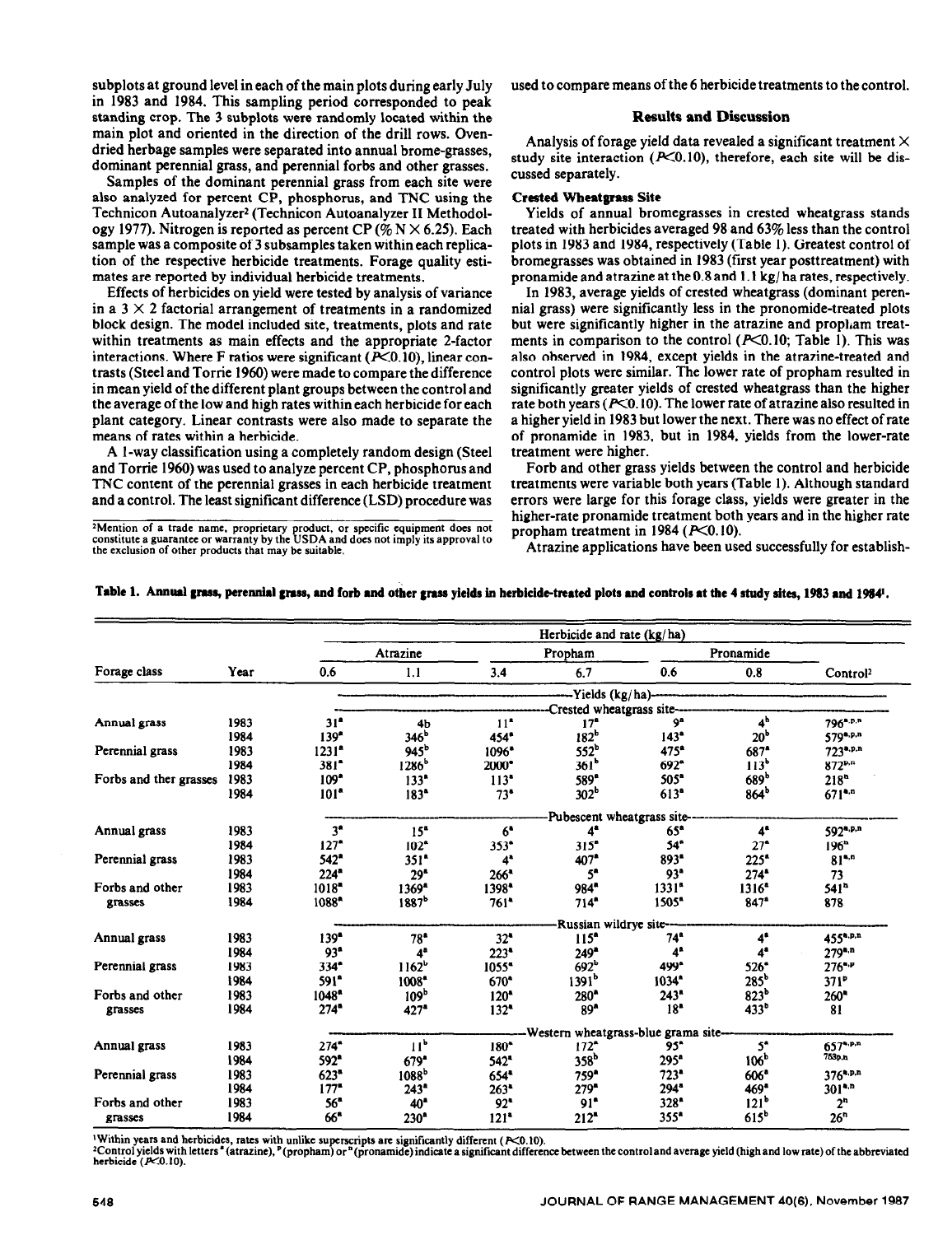Table 2. Percent crude protein (CP), phosphorus and total nonstructural carbohydrate (TNC) content of crested wheatgrass, Russian wildrye and western wheatgrass-blue grama herbage in herbicide-treated plots and controls, 1983, 1984

| Species and nutrient | Year | Herbicide and rate (kg/ha)     |                     |                   |                     |                   |                     |                      |  |  |  |
|----------------------|------|--------------------------------|---------------------|-------------------|---------------------|-------------------|---------------------|----------------------|--|--|--|
|                      |      | Atrazine                       |                     | Propham           |                     | Pronamide         |                     |                      |  |  |  |
|                      |      | 0.6                            | 1.1                 | 3.4               | 6.7                 | 0.6               | 0.8                 | Control <sup>2</sup> |  |  |  |
|                      |      | -(Percent)-                    |                     |                   |                     |                   |                     |                      |  |  |  |
|                      |      |                                |                     |                   |                     |                   |                     |                      |  |  |  |
| CP                   | 1983 | $8.1^{\circ}$                  | 12.9 <sup>b</sup>   | $6.6^{\circ}$     | 8.3 <sup>a</sup>    | $7.6^{\circ}$     | $7.3^*$             | $6.3^{\circ}$        |  |  |  |
|                      | 1984 | 17.7 <sup>b</sup>              | $12.9^{\circ}$      | $11.7^*$          | $9.2^*$             | $14.1^*$          | $14.4^*$            | $10.8^*$             |  |  |  |
| Phosphorus           | 1983 | $0.17^*$                       | 0.24 <sup>b</sup>   | 0.19 <sup>2</sup> | $0.20^{\bullet}$    | $0.23^*$          | $0.22^*$            | $0.18^*$             |  |  |  |
|                      | 1984 | $0.21$ <sup>*</sup>            | $0.20^{\circ}$      | 0.17 <sup>4</sup> | $0.18^*$            | $0.23*$           | $0.21$ <sup>*</sup> | $0.19*$              |  |  |  |
| <b>TNC</b>           | 1983 | $47.6^*$                       | $41.0^{b}$          | $45.4^*$          | $46.3^{\circ}$      | $45.2^*$          | $45.4^{\circ}$      | $47.0^*$             |  |  |  |
|                      | 1984 | $38.4^b$                       | 40.4 <sup>*</sup>   | $44.4^*$          | $44.5^*$            | $41.4^{\circ}$    | $44.7^{\circ}$      | $42.8^{\circ}$       |  |  |  |
|                      |      | Russian wildrye-               |                     |                   |                     |                   |                     |                      |  |  |  |
| $\bf CP$             | 1983 | $12.4^{\circ}$                 | 13.1 <sup>b</sup>   | $10.2^*$          | $12.2^*$            | 8.8               | $9.4^{\circ}$       | $7.9^{\circ}$        |  |  |  |
|                      | 1984 | $20.8^{b}$                     | 18.9 <sup>b</sup>   | $15.4^{\circ}$    | $16.0^{\circ}$      | $14.5^{\circ}$    | $15.1^*$            | $17.6^{\circ}$       |  |  |  |
| Phosphorus           | 1983 | 0.19 <sup>b</sup>              | $0.18*$             | $0.16^*$          | $0.18^*$            | 0.16 <sup>8</sup> | 0.17 <sup>4</sup>   | 0.15a                |  |  |  |
|                      | 1984 | 0.19 <sup>4</sup>              | $0.18^{b}$          | $0.19^{\circ}$    | 0.18 <sup>b</sup>   | $0.22^*$          | $0.21$ <sup>*</sup> | $0.23^*$             |  |  |  |
| <b>TNC</b>           | 1983 | $34.6^b$                       | $34.9^*$            | 36.4"             | $35.6^{\circ}$      | $35.9^{\circ}$    | $35.3^{\circ}$      | $39.0^{\circ}$       |  |  |  |
|                      | 1984 | $37.3^*$                       | $36.8^{\circ}$      | $38.6^*$          | $39.3^{\circ}$      | $35.6^*$          | $35.9^{\circ}$      | 37.4"                |  |  |  |
|                      |      | Western wheatgrass-blue grama- |                     |                   |                     |                   |                     |                      |  |  |  |
| CP                   | 1983 | $9.2^{\circ}$                  | 10.8 <sup>b</sup>   | $9.2^*$           | $10.2^{\circ}$      | $8.9*$            | $9.7^*$             | $8.6^{\circ}$        |  |  |  |
|                      | 1984 | $14.6^{\circ}$                 | $15.7^*$            | $14.0^*$          | $14.2^*$            | $12.3^*$          | $14.7^*$            | $14.2^*$             |  |  |  |
| Phosphorus           | 1983 | 0.16 <sup>b</sup>              | $0.21$ <sup>*</sup> | $0.20^*$          | $0.21$ <sup>*</sup> | $0.18^*$          | $0.21^*$            | $0.21^*$             |  |  |  |
|                      | 1984 | $0.23*$                        | $0.23$ <sup>*</sup> | 0.23"             | $0.23^*$            | $0.23^{\circ}$    | $0.24*$             | $0.24*$              |  |  |  |
| <b>TNC</b>           | 1983 | $47.2^{\circ}$                 | $44.9^*$            | 46.               | $45.1^{\circ}$      | $45.4^{\circ}$    | $44.7^{\circ}$      | $47.6^{\circ}$       |  |  |  |
|                      | 1984 | $44.0^{\circ}$                 | $42.6^*$            | $47.3^*$          | $44.9^{\circ}$      | $44.9^{\circ}$    | 41.8 <sup>4</sup>   | $45.6^*$             |  |  |  |

<sup>1</sup>Treatment and control means (rows) with unlike are significantly different (P<0.10).

**'Pubescent wheatgrass data arc not given because of inadequate plant material in several replications.** 

ing perennial range grasses when used in a nonselective program of chemical fallow (Eckert and Evans 1967; Evans et al. 1967, 1969) and for selective weed control in existing pure stands of perennial grasses (McCartyet al. 1967, Cockreham 1976, Morrow et al. 1977, **Eckert 1979).** Eckert (1979) reported that atrazine applied at 0.56 kg/ha damaged the vegetative or reproductive parts of resident crested wheatgrass plants. Furthermore, density of crested wheatgrass seedings and established plants was greatest on treated plots 2-3 years after application (Eckert 1979). In our study, atrazine applied at 1.1 kg/ha was more effective than the  $0.6$  kg/ha rate at the crested wheatgrass site. By the second year posttreatment, atrazine was less effective than pronamide in controlling annual bromes.

Percent CP of crested wheatgrass was significantly higher in the 1.1 kg/ ha atrazine treatment than in the control in 1983 as well as in the 0.6 kg/ha treatment in 1984 ( $P<0.10$ ; Table 2). Eckert (1979) reported that CP of crested wheatgrass was significantly increased from 12.0% on the control to 16.2% with atrazine application. He concluded that triazine residues and CP in herbage indicated that crested wheatgrass on the atrazine-treated plots would be safe, nutritious forage for grazing animals (Eckert 1979).

The percent phosphorus in the 1983 samples for the higher atrazine rate was also greater than the control. Total nonstructural carbohydrate content in the atrazine treatment (higher rate) was less than the control in 1983 and at the lower rate in 1984.

## **Pubescent Wheatgrass Site**

Annual bromegrass yields in the pubescent wheatgrass stands averaged 97% less in the herbicide-treated plots compared to the control plots in 1983 (Table 1). In 1984, however, the yields from the atrazine- and propham-treated plots were not different from the control  $(P>0.10)$ . Also, the yields of pubescent wheatgrass (dominant perennial grass) in 1983 were about 600% higher in the atrazine and pronamide treatments compared to the control (Table 1). Again by 1984, there were no differences between any of the herbicide treatments and the control  $(P>0.10)$ . Also no significant differences between rates of any of the herbicides were measured in either year and the yield of the forbs and other grasses class was

only greater than the control in the pronamide treatment during 1983 ( $P > 0.10$ ; Table 1). The data for forage quality of this species are not presented because of inadequate plant material in the replications.

## **Russian Wildrye Site**

Annual bromegrass yields in Russian wildrye stands averaged 84 and 66% less than those of the control in the herbicide treatments in 1983 and 1984, respectively. The yields were significantly less for all 3 herbicides both years with the exception of propham in 1984  $(P<0.10;$  Table 1). Rate of herbicide had no effect on bromegrass yield at this site either year.

Compared to the control, the average yields of Russian wildrye, the dominant perennial grass, were significantly greater in the atrazine treatment in 1983 and in the propham treatment both years  $(P<0.10;$  Table 1). Russian wildrye yields in the pronamide treatment were not significantly different from the control either year  $(P>0.10)$ . Rate effects were inconsistent with greater yields at the high application rate of atrazine (1983) and propham (1984) but significantly greater yields at the low rate of propham (1983) and pronamide (1984;  $P<0.10$ ). In 1983, forbs and other grasses yields were significantly greater only in the atrazine-treated plots compared to the control  $(P>0.10$ ; Table 1).

Crude protein of Russian wildrye was greater in the higher-rate atrazine treatment in 1983 and at both rates in 1984 than in the control ( $P<0.10$ ; Table 2). Crude protein of herbage from all study sites and treatments was generally higher in 1984 than in 1983. This, however, was probably a function of maturity as samples were collected about 2 weeks earlier in 1984 than in 1983. Total nonstructural carbohydrates in the atrazine treatment (lower rate) were less than in the control in 1983, but no differences were observed in 1984 (Table 2).

## **Western Wheatgrass-Blue Crama Site**

Annual bromegrass yields on the native, western wheatgrassblue grama site were 81 and 43% less in the herbicide treatments compared to the control in 1983 and 1984, respectively (Table 1). These yields were significantly less than the control for all 3 herbi